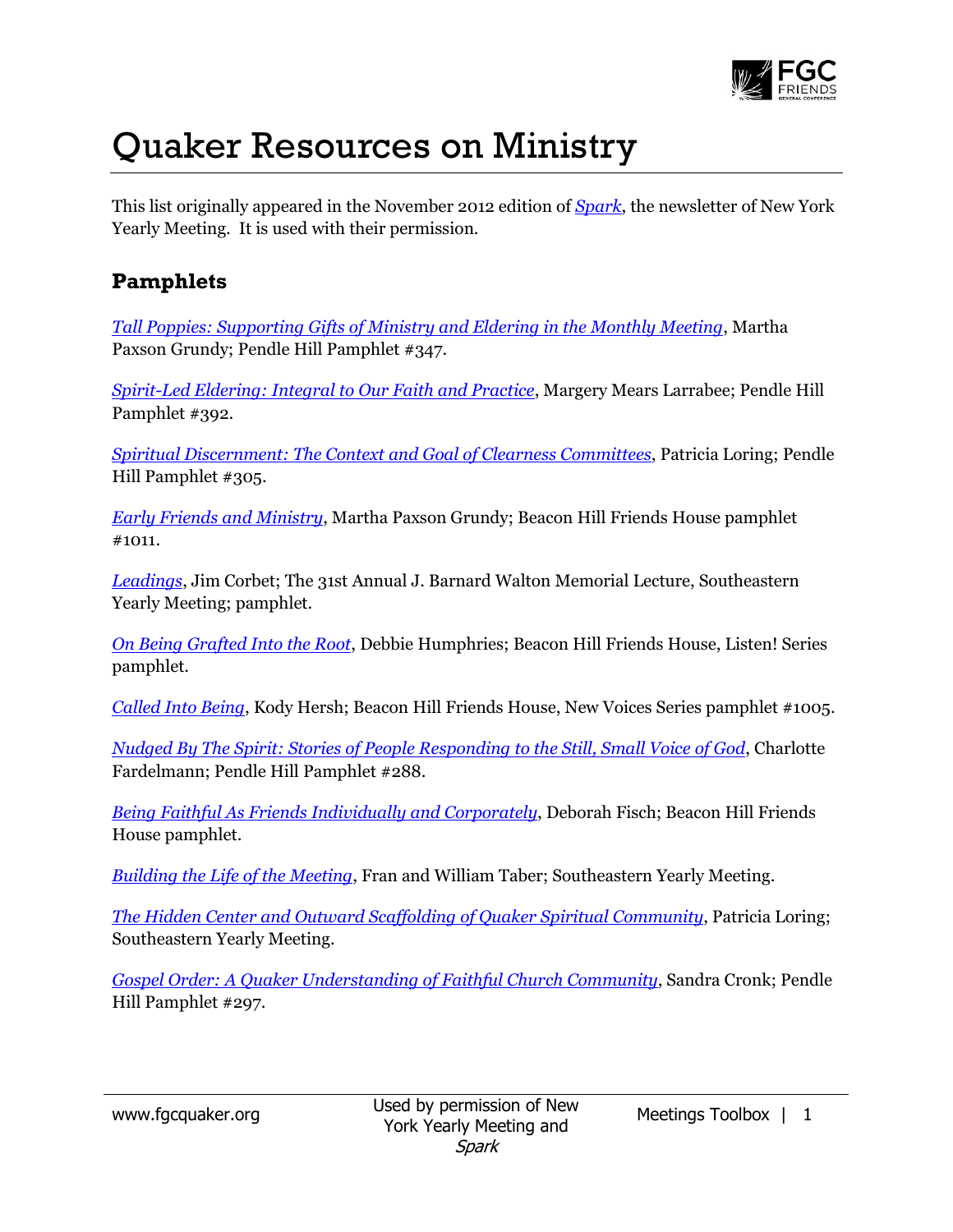

The Spiritual Care Committee, The School of the Spirit; [http://schoolofthespirit.org/programs/the-spiritual-care-committee/.](http://schoolofthespirit.org/programs/the-spiritual-care-committee/)

#### **Books**

*[Essays on the Quaker Vision of Gospel Order](http://www.quakerbooks.org/essays_on_the_quaker_vision_of_gospel_order.php)*, Lloyd Lee Wilson; Quaker Press of FGC.

*[A Description of the Qualifications Necessary to A Gospel Minister: Advice to Ministers and](http://www.quakerbooks.org/description_of_the_qualifications_necessary.php)  [Elders Among the People Called Quakers](http://www.quakerbooks.org/description_of_the_qualifications_necessary.php)*, Samuel Bownas; Pendle Hill/Tract Association.

*[Images And Silence: The Future Of Quaker Ministry](http://www.quakerbooks.org/images_and_silence.php)*, Swarthmore Lecture 1992, Brenda Clifft Heales and Chris Cook; Britain Yearly Meeting.

*[On Living with A Concern for Gospel Ministry](http://www.quakerbooks.org/on_living_with_a_concern_for_gospel_ministry.php)*, Brian Drayton; Quaker Press of FGC.

*[Quaker Process for Friends on the Benches](http://www.quakerbooks.org/quaker_process_for_friends_on_the_benches.php)*, Mathilda Navias; Friends Publishing Company.

*[Listening Spirituality, Vol. I: Personal Spiritual Practices Among Friends](http://www.quakerbooks.org/listening_spirituality_volume_1.php)* and *[Vol. II:](http://www.quakerbooks.org/listening_spirituality_volume_2.php)  [Corporate Spiritual Practice Among Friends](http://www.quakerbooks.org/listening_spirituality_volume_2.php)*, Patricia Loring.

### **Online Resources**

*Experiences of Worship & the Gathered Meeting*, transcript of a panel with Micah Bales, Frances Taber, and Kathleen Wooten, at Stillwater Meetinghouse June 27, 2012; [www.quakerspring.org/experiences-of-worship.php.](http://www.quakerspring.org/experiences-of-worship.php)

*Guidelines for Embracing the Ministry of Friends*, Committee for the Nurture and Recognition of Ministry and Ministry and Counsel Committee, Baltimore Yearly Meeting; click on the link "Guidelines for Embracing Friends" on th[e BYM Publications](http://www.bym-rsf.org/publications/overview.html) page to download a pdf.

*A Valiant Sixteen: The Spiritual Nurture of Young Friends Traveling in the Ministry*, Ashley Wilcox; click on the link in PhYM's Resources section on their website to download a pdf of [The](http://pym.org/resources/valliant-sixteen-yafs-traveling-ministry)  [Valiant Sixteen.](http://pym.org/resources/valliant-sixteen-yafs-traveling-ministry)

## **Vocal Ministry**

*Quality And Depth Of Worship And Ministry*; The Committee on Eldership and Oversight of Britain Yearly Meeting.

*On the Vocal Ministry*, Ruth Pitman; tract.